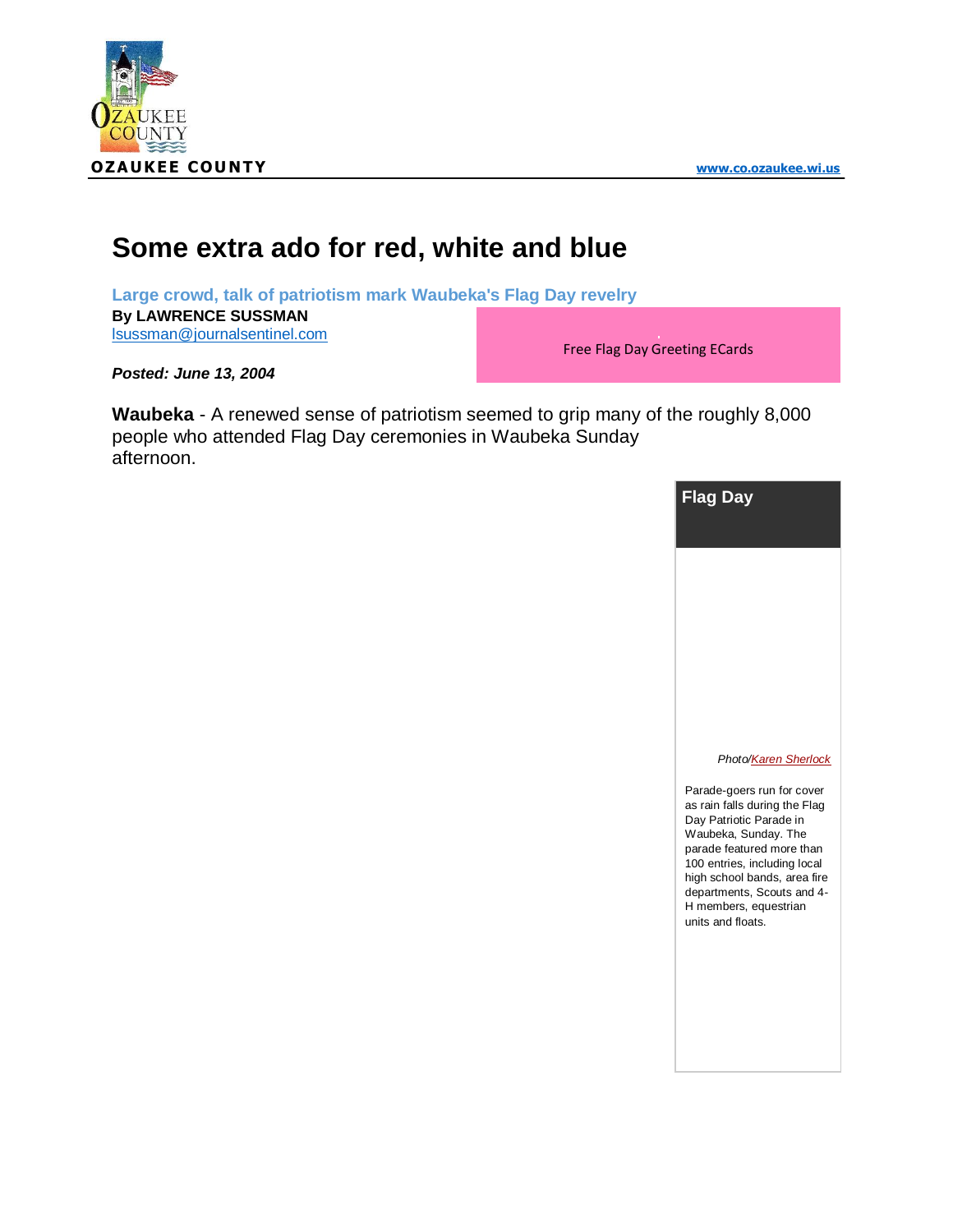The events lasted more than three hours and included three flyovers by the Commemorative Air Force, based in Waukesha, a cannon blast, patriotic speeches and a parade with more than 100 entries.

A brief downpour at the start of the parade hardly seemed to interfere with the festival.

Jack Janik, president of the National Flag Day Foundation, said that only in 1998 - the year of Wisconsin's 150th birthday - could Janik remember more people turning out for the flag festivities.

The event is sponsored by the foundation.

Janik attributed the bigger crowd to the just-completed week of national mourning for President Reagan and the 60th anniversary of D-Day.

Both events captured the nation's attention, with the liberation of Europe and the fall of communism being mentioned and celebrated in remembrances last week and earlier this month.

"I just think that patriotism is just flowing out," Janik said.

## **Origins in Waubeka**

Today is the actual observance of Flag Day. The event originated on June 14, 1885, when Bernard J. Cigrand, a teacher at the Stony Hill School in Waubeka, had students write essays on what the flag meant to them.

On June 14, 1916, President Woodrow Wilson issued a proclamation calling for a nationwide observance of Flag Day.

The tradition of writing essays about the flag continues to be part of the Flag Day celebration in Waubeka.

Heather Modra, 16, of Ozaukee High School set the tone for the event with her winning essay on what the flag means to her.

"When talking about the flag," she said in reading her essay, "I am reminded of all of the soldiers that humbly traded their lives for the freedom of their children, their husbands or wives, their mothers and fathers and for people that they didn't even know."

*Phot[o/Karen Sherlock](mailto:ksherlock@journalsentinel.com)*

A bust Bernard J. Cigrand, Flag Day founder, stands outside the Americanism Center.

## *Phot[o/Karen Sherlock](mailto:ksherlock@journalsentinel.com)*

Richard Lang, a U.S. Navy veteran from Waunakee, salutes the flag during Flag Day festivities in Waubeka on Sunday. Waubeka is recognized as the town where Flag Day originated.

## **Quotable**

**I feel that people are more patriotic. People have been given a wake-up call by forces outside our country that don't value freedom.** 

> *- Peggy Hamill , Brookfield*